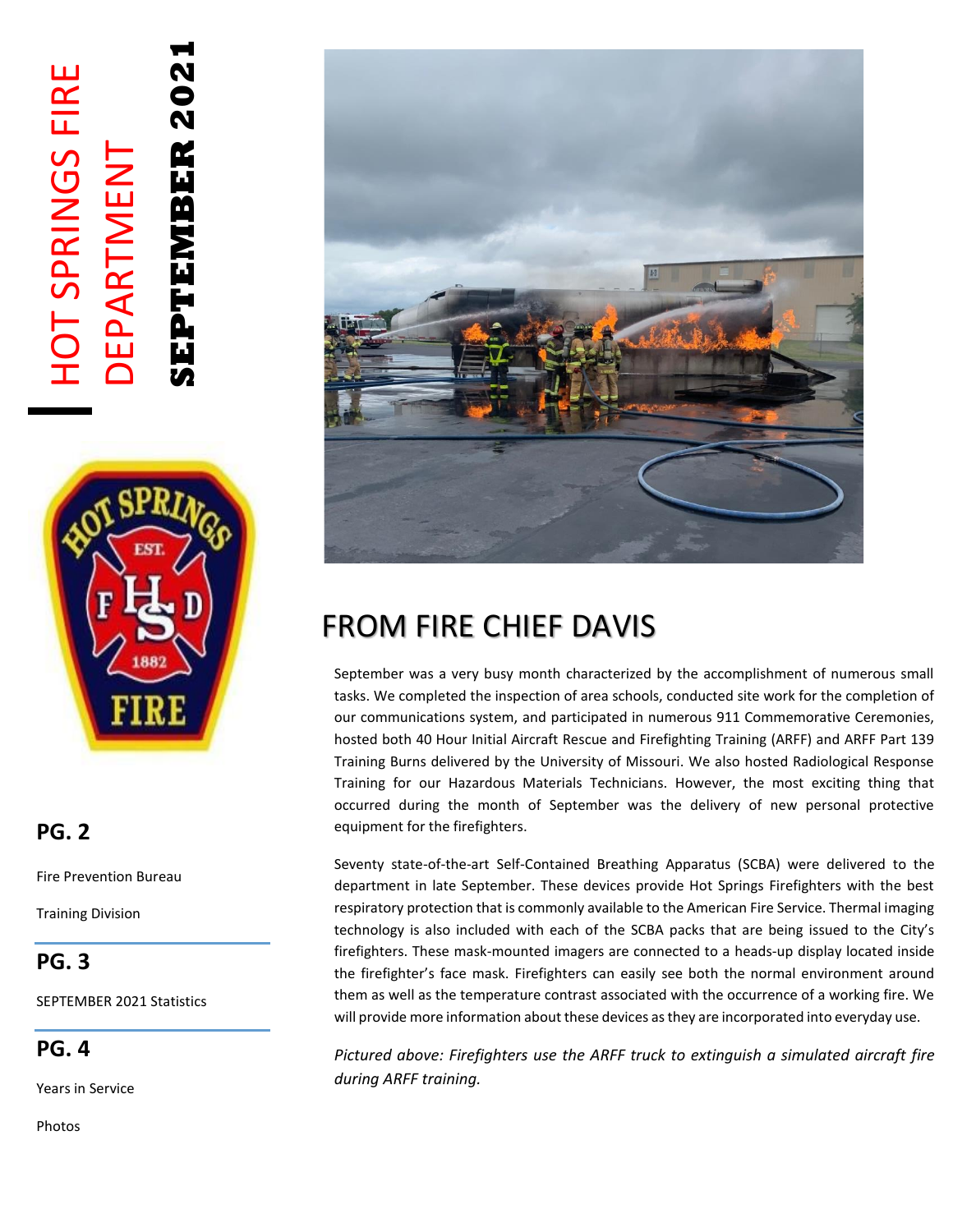

*Above: Firefighters using the New SCOTT Sight Thermal Imaging Cameras for the first time.* 

# **FIRE PREVENTION BUREAU**

#### FIRE MARSHAL, TOM BRAUGHON

The Fire Prevention Bureau conducted 17 inspections for September including 7 Certificate of Occupancies: Always More Crystals, Skeya's Flooring & Home Improvement, Silver Line Trailers, Esther's Gallery and Gifts, Malone House, Carriage House/ Commercial Kitchen, Cottage/Green House. Suppression companies completed 10 pre-fire plans of local businesses.

In September, the Hot Springs Fire Department received 70 SCOTT Sight Thermal Imaging Cameras for mounting to the outside of our current SCBA masks. The SCOTT Sight has a TV lens mounted inside the mask allowing firefighters a quick glance down for heat signatures. This technology allows the firefighters' hands to be free from carrying a thermal imaging camera creating a faster search during an incident.

*Below: FF Recruit Ross Nitch, Lieutenant Casey Burch and Driver Nate Blackstead perform an exterior fire attack during ARFF class.*



### **TRAINING DIVISION**

TRAINING OFFICER, TY FARRIS

- EMT class was completed with all 9 Firefighters passing the class. Most of the attendees had scheduled to take the National Registry exam to obtain their EMT license and as of this report, 8 had passed and are now licensed EMTs. Lieutenant Casey Burch, Driver Quincy Lawrence assisted Training Officer Ty Farris with instruction for the EMT class and Lieutenant Blake Harmon and Driver Tracey Gray provided help in teaching practical skills.
- Companies worked on the use of 2  $\frac{1}{2}$ " hose for fire attacks and the protection of exposures for structure fires and newer Firefighters were allowed to work on pump operations during this training.
- A Radiation Detection Refresher class was presented by J.T. Coleman of the FBI and provided information on radiation awareness and the use of radiologic detection equipment.
- HSFD held an Airport Rescue and Fire Fighting (ARFF) Basic 40-hour course presented by the University of Missouri Fire and Training Institute. HSFD had 12 personnel attend the Basic Course to become certified in ARFF. Our annual Live Fire Refresher Training was also conducted in conjunction with the Basic Course with 34 Firefighters recertifying in ARFF. The training involves live-fire training with an aircraft simulator that allows for exterior/interior fire attacks, search and rescue of victims and ventilation of the aircraft.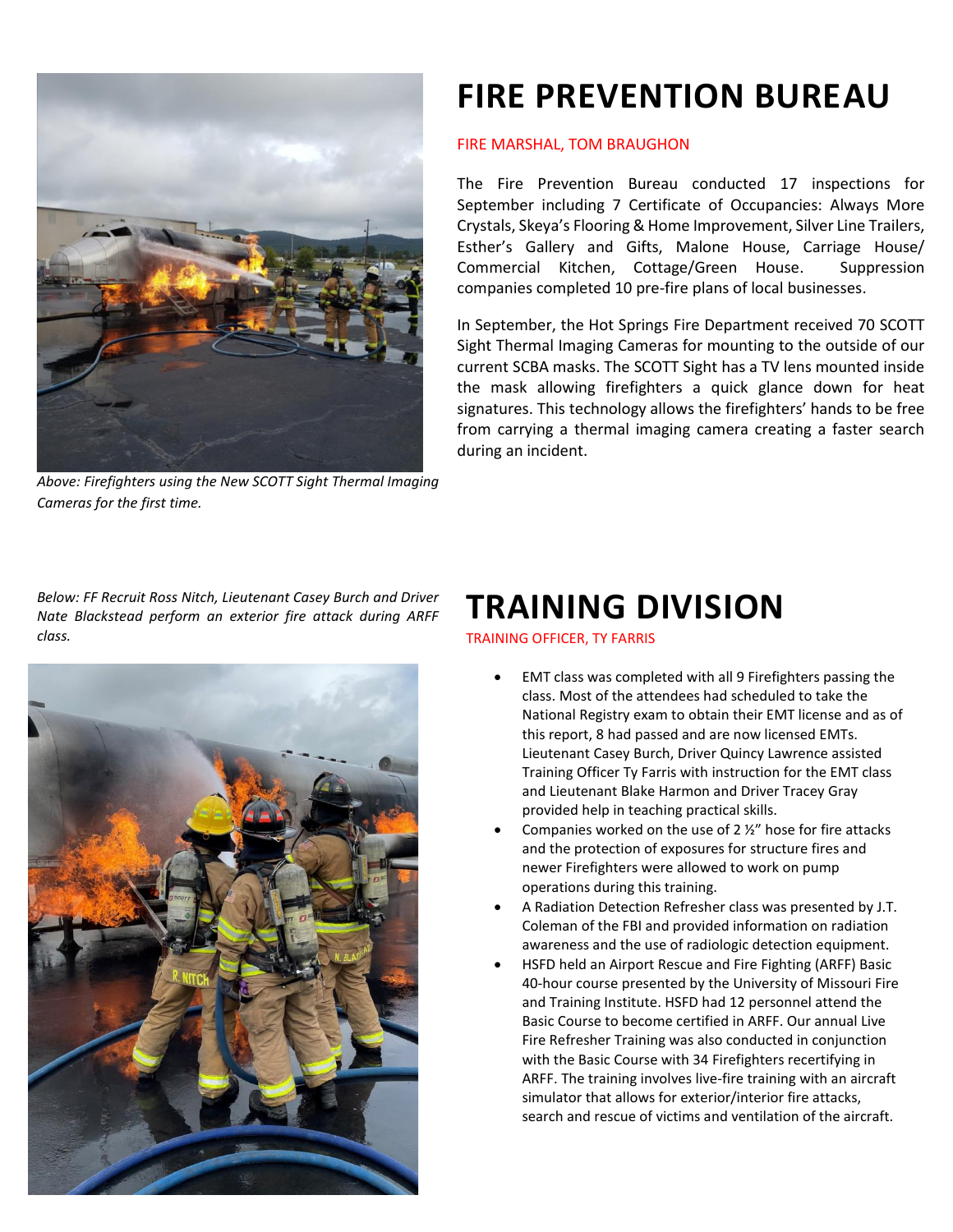

# **SEPTEMBER 2021**

#### STRUCTURE FIRES

Structure fire loss through September 2021: \$ 788,020.

Total Property Saved through September 2021: \$10,369,540.

Average response time to structure fires for September 2021: 3:14

## **MONTHLY INCIDENT COUNTS SEPTEMBER SITUATION FOUND**